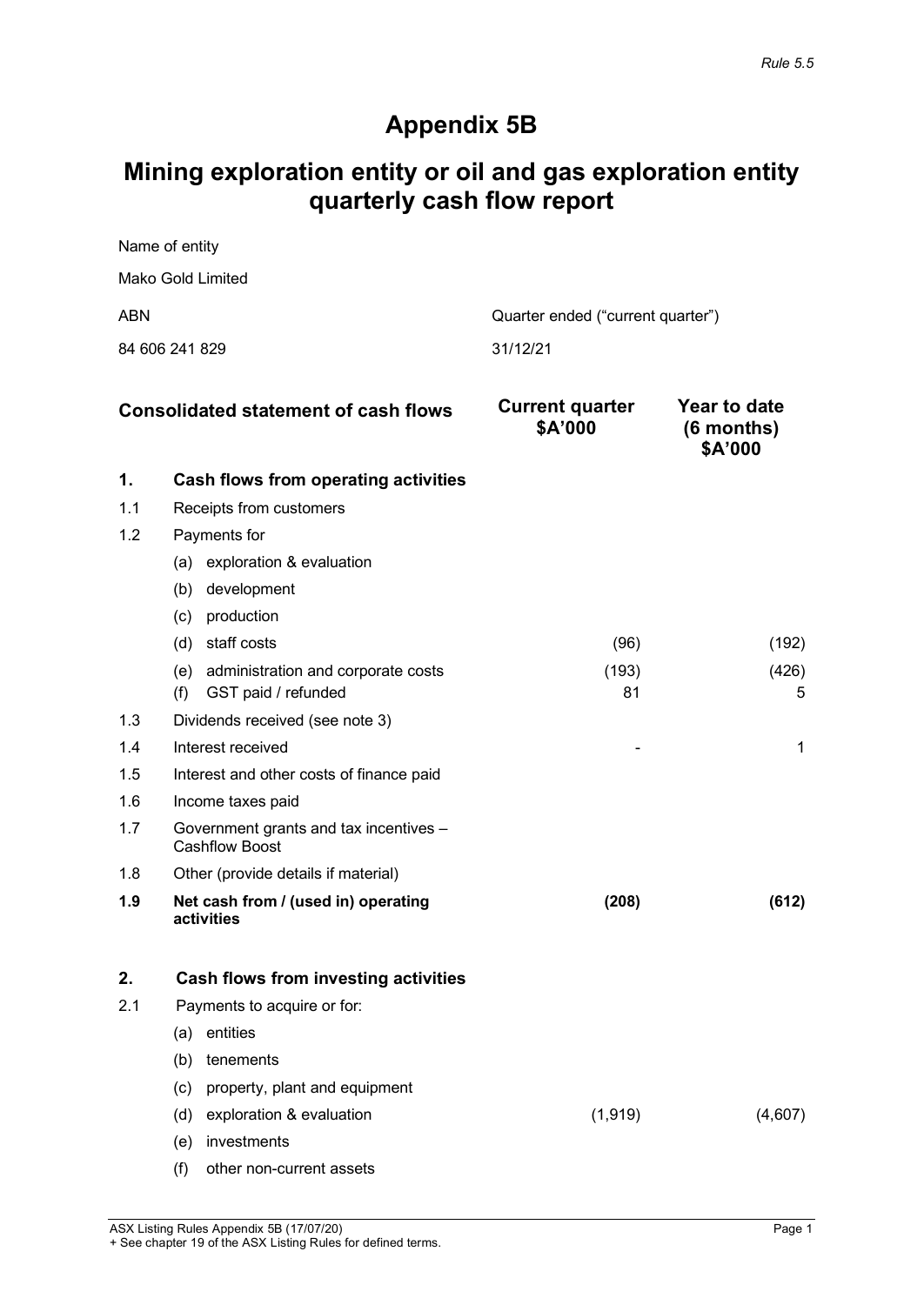|     | <b>Consolidated statement of cash flows</b>                    | <b>Current quarter</b><br>\$A'000 | Year to date<br>$(6$ months)<br>\$A'000 |
|-----|----------------------------------------------------------------|-----------------------------------|-----------------------------------------|
| 2.2 | Proceeds from the disposal of:                                 |                                   |                                         |
|     | entities<br>(a)                                                |                                   |                                         |
|     | (b)<br>tenements                                               |                                   | 946                                     |
|     | property, plant and equipment<br>(C)                           |                                   |                                         |
|     | (d)<br>investments                                             |                                   |                                         |
|     | other non-current assets<br>(e)                                |                                   |                                         |
| 2.3 | Cash flows from loans to other entities                        |                                   |                                         |
| 2.4 | Dividends received (see note 3)                                |                                   |                                         |
| 2.5 | Other (provide details if material) – bond for<br>office lease | (29)                              | (29)                                    |
| 2.6 | Net cash from / (used in) investing<br>activities              | (1,948)                           | (3,690)                                 |

| 3.   | Cash flows from financing activities                                                       |   |        |
|------|--------------------------------------------------------------------------------------------|---|--------|
| 3.1  | Proceeds from issues of equity securities<br>(excluding convertible debt securities)       |   | 10,000 |
| 3.2  | Proceeds from issue of convertible debt<br>securities                                      |   |        |
| 3.3  | Proceeds from exercise of options                                                          |   |        |
| 3.4  | Transaction costs related to issues of equity<br>securities or convertible debt securities |   | (600)  |
| 3.5  | Proceeds from borrowings                                                                   |   |        |
| 3.6  | Repayment of borrowings                                                                    |   |        |
| 3.7  | Transaction costs related to loans and<br>borrowings                                       |   |        |
| 3.8  | Dividends paid                                                                             |   |        |
| 3.9  | Other                                                                                      |   |        |
|      | Principal elements of lease<br>payments                                                    |   | (12)   |
| 3.10 | Net cash from / (used in) financing<br>activities                                          | - | 9,388  |

|     | Net increase / (decrease) in cash and<br>cash equivalents for the period |        |  |
|-----|--------------------------------------------------------------------------|--------|--|
| 4.1 | Cash and cash equivalents at beginning of<br>period                      | 11.769 |  |
| 4.2 | Net cash from / (used in) operating<br>activities (item 1.9 above)       | 208    |  |
| 4.3 | Net cash from / (used in) investing activities<br>(item 2.6 above)       | 1,948  |  |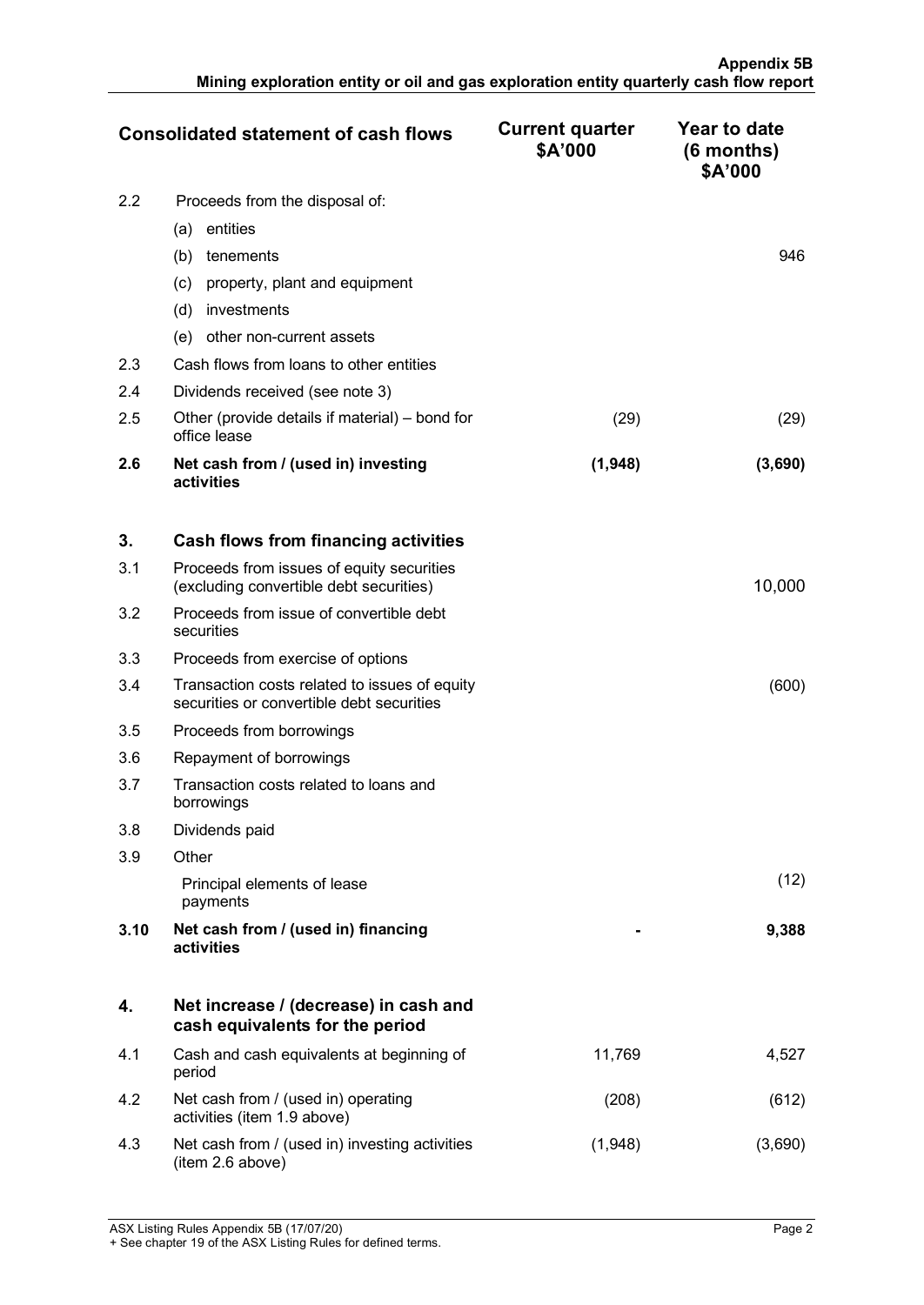|     | <b>Consolidated statement of cash flows</b>                         | <b>Current quarter</b><br>\$A'000 | Year to date<br>$(6$ months)<br>\$A'000 |
|-----|---------------------------------------------------------------------|-----------------------------------|-----------------------------------------|
| 4.4 | Net cash from / (used in) financing activities<br>(item 3.10 above) | -                                 | 9.388                                   |
| 4.5 | Effect of movement in exchange rates on<br>cash held                |                                   |                                         |
| 4.6 | Cash and cash equivalents at end of<br>period                       | 9.612                             | 9612                                    |

| 5.  | <b>Reconciliation of cash and cash</b><br>equivalents<br>at the end of the quarter (as shown in the<br>consolidated statement of cash flows) to the<br>related items in the accounts | <b>Current quarter</b><br>\$A'000 | <b>Previous quarter</b><br>\$A'000 |
|-----|--------------------------------------------------------------------------------------------------------------------------------------------------------------------------------------|-----------------------------------|------------------------------------|
| 5.1 | <b>Bank balances</b>                                                                                                                                                                 | 9.593                             | 11.698                             |
| 5.2 | Call deposits                                                                                                                                                                        |                                   |                                    |
| 5.3 | <b>Bank overdrafts</b>                                                                                                                                                               |                                   |                                    |
| 5.4 | Other – cash held by $3rd$ parties                                                                                                                                                   | 19                                |                                    |
| 5.5 | Cash and cash equivalents at end of<br>quarter (should equal item 4.6 above)                                                                                                         | 9,612                             | 11.769                             |

| 6.                                                                                                                                                          | Payments to related parties of the entity and their<br>associates                          | <b>Current quarter</b><br><b>\$A'000</b> |
|-------------------------------------------------------------------------------------------------------------------------------------------------------------|--------------------------------------------------------------------------------------------|------------------------------------------|
| 6.1                                                                                                                                                         | Aggregate amount of payments to related parties and their<br>associates included in item 1 |                                          |
| 6.2                                                                                                                                                         | Aggregate amount of payments to related parties and their<br>associates included in item 2 |                                          |
| Note: if any amounts are shown in items 6.1 or 6.2, your quarterly activity report must include a description of, and an<br>explanation for, such payments. |                                                                                            |                                          |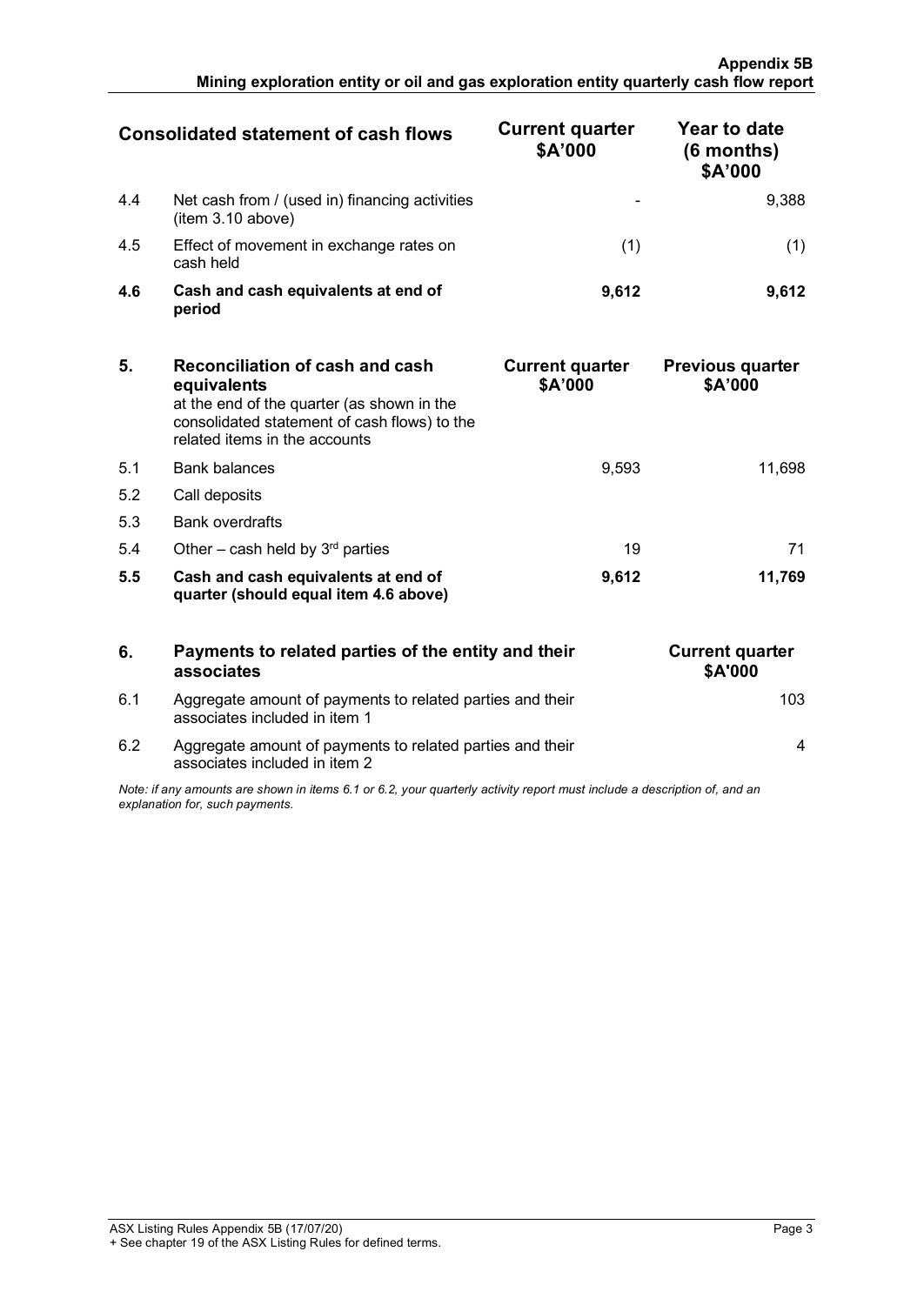### **Appendix 5B Mining exploration entity or oil and gas exploration entity quarterly cash flow report**

| 7.  | <b>Financing facilities</b><br>Note: the term "facility' includes all forms of financing<br>arrangements available to the entity.<br>Add notes as necessary for an understanding of the<br>sources of finance available to the entity.                                                                                                               | <b>Total facility</b><br>amount at quarter<br>end<br>\$A'000 | Amount drawn at<br>quarter end<br>\$A'000 |
|-----|------------------------------------------------------------------------------------------------------------------------------------------------------------------------------------------------------------------------------------------------------------------------------------------------------------------------------------------------------|--------------------------------------------------------------|-------------------------------------------|
| 7.1 | Loan facilities                                                                                                                                                                                                                                                                                                                                      |                                                              |                                           |
| 7.2 | Credit standby arrangements                                                                                                                                                                                                                                                                                                                          |                                                              |                                           |
| 7.3 | Other (please specify)                                                                                                                                                                                                                                                                                                                               |                                                              |                                           |
| 7.4 | <b>Total financing facilities</b>                                                                                                                                                                                                                                                                                                                    |                                                              |                                           |
| 7.5 | Unused financing facilities available at quarter end                                                                                                                                                                                                                                                                                                 |                                                              |                                           |
| 7.6 | Include in the box below a description of each facility above, including the lender, interest<br>rate, maturity date and whether it is secured or unsecured. If any additional financing<br>facilities have been entered into or are proposed to be entered into after quarter end,<br>include a note providing details of those facilities as well. |                                                              |                                           |
|     |                                                                                                                                                                                                                                                                                                                                                      |                                                              |                                           |

| Net cash from / (used in) operating activities (item 1.9)<br>8.1                                                                                        | (208)                                                                                                                                                                         |  |  |
|---------------------------------------------------------------------------------------------------------------------------------------------------------|-------------------------------------------------------------------------------------------------------------------------------------------------------------------------------|--|--|
| 8.2<br>(Payments for exploration & evaluation classified as investing<br>activities) (item 2.1(d))                                                      | (1, 919)                                                                                                                                                                      |  |  |
| 8.3<br>Total relevant outgoings (item $8.1 +$ item $8.2$ )                                                                                              | (2, 127)                                                                                                                                                                      |  |  |
| Cash and cash equivalents at quarter end (item 4.6)<br>8.4                                                                                              | 9,612                                                                                                                                                                         |  |  |
| 8.5<br>Unused finance facilities available at quarter end (item 7.5)                                                                                    |                                                                                                                                                                               |  |  |
| 8.6<br>Total available funding (item $8.4 +$ item $8.5$ )                                                                                               | 9,612                                                                                                                                                                         |  |  |
| Estimated quarters of funding available (item 8.6 divided by<br>8.7<br>item 8.3)                                                                        | 4.5                                                                                                                                                                           |  |  |
| Otherwise, a figure for the estimated quarters of funding available must be included in item 8.7.                                                       | Note: if the entity has reported positive relevant outgoings (ie a net cash inflow) in item 8.3, answer item 8.7 as "N/A".                                                    |  |  |
| 8.8                                                                                                                                                     | If item 8.7 is less than 2 quarters, please provide answers to the following questions:                                                                                       |  |  |
| 8.8.1<br>Does the entity expect that it will continue to have the current level of net operating<br>cash flows for the time being and, if not, why not? |                                                                                                                                                                               |  |  |
| Answer:                                                                                                                                                 |                                                                                                                                                                               |  |  |
| 8.8.2<br>believe that they will be successful?                                                                                                          | Has the entity taken any steps, or does it propose to take any steps, to raise further<br>cash to fund its operations and, if so, what are those steps and how likely does it |  |  |
| Answer:                                                                                                                                                 |                                                                                                                                                                               |  |  |
| 8.8.3<br>Does the entity expect to be able to continue its operations and to meet its business<br>objectives and, if so, on what basis?                 |                                                                                                                                                                               |  |  |
| Answer:                                                                                                                                                 |                                                                                                                                                                               |  |  |
| Note: where item 8.7 is less than 2 quarters, all of questions 8.8.1, 8.8.2 and 8.8.3 above must be answered.                                           |                                                                                                                                                                               |  |  |